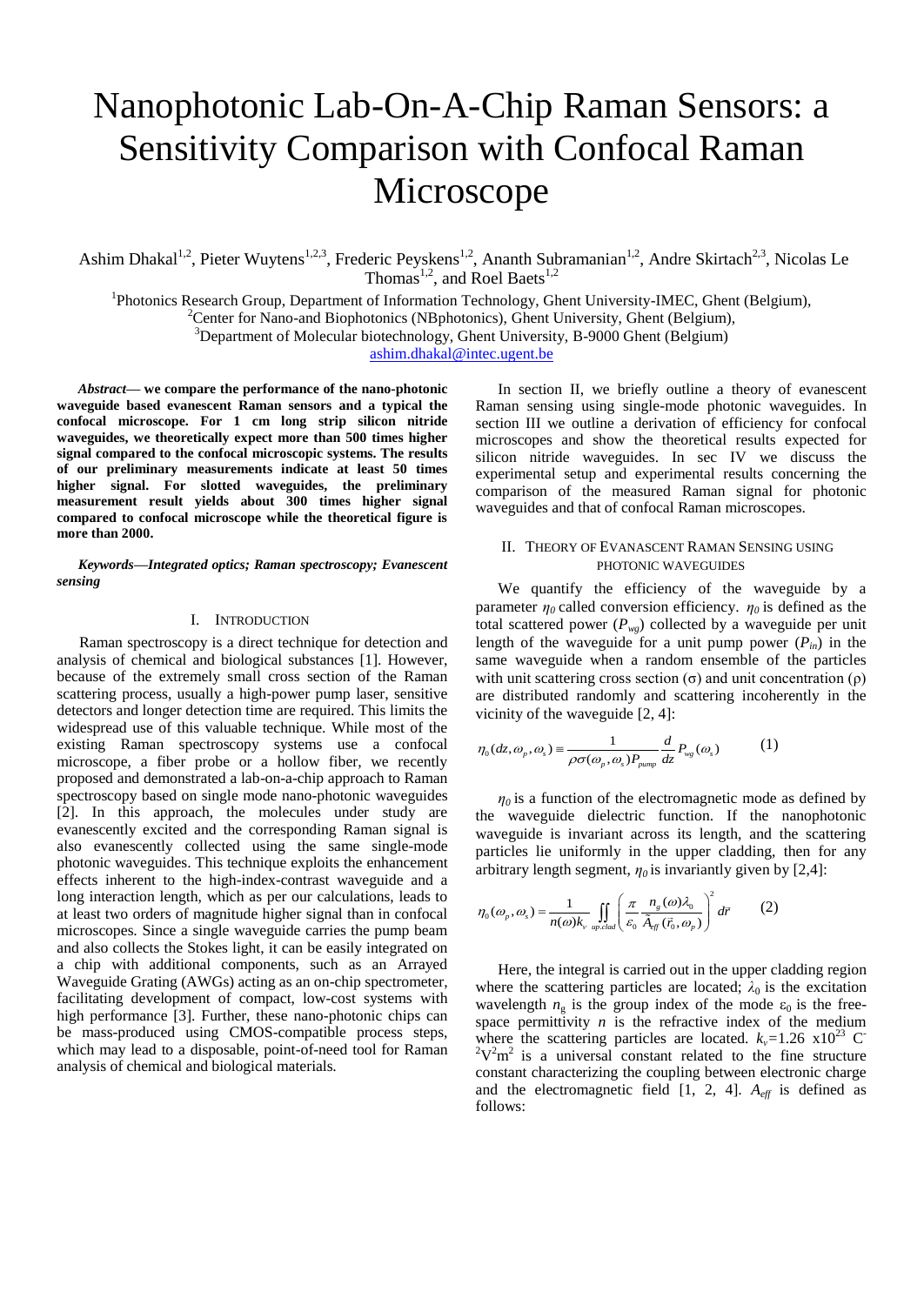$$
\tilde{A}_{eff}(\vec{r}_0, \omega_p) = \frac{\iint\limits_{-\infty}^{\infty} \mathcal{E}(\vec{r}, \omega_p) \left| \vec{e}_m(\vec{r}, \omega_p) \right|^2 d\vec{r}}{\left| \vec{e}_m(\vec{r}_0, \omega_p) \right|^2}
$$
(3)

Fig. 1 a) Dielectric strip waveguide b) dielectric slot waveguides as typical examples of channel nanophotonic waveguides defined by a core of higher refractive index embedded on lower index bottom cladding (light blue, typically silicon oxide). The scattering particles are assumed to be embedded with a uniform density on the upper cladding (colorless region).

 $b)$ 

When deriving Eq. (2) we have assumed that [4]:

- The waveguide core has a sufficiently small crosssectional area so that only fundamental guided modes exist.
- 2. The pump and stokes frequencies are sufficiently near, i.e.  $\omega_p \approx \omega_s \approx \omega = 2\pi c/\lambda_0$ , such that the corresponding group indices and the *Aeff* are comparable.
- 3. There is only a radiative decay pathway and the power is low enough so that we are in a weak coupling regime and any saturation effects can be neglected.
- 4. We only consider off-resonance, non-degenerate adiabatic vibrational transitions corresponding to a pump frequency *ω<sup>p</sup>* and a Stokes frequency *ω<sup>s</sup>* .

These are reasonable assumptions for scattering problems encountered in photonics.

# III. EFFICIENCY OF COLLECTION OF A CONFOCAL MICROSCOPE

For diffraction limited confocal microscope, it is a reasonable assumption that only the particles located in the focal volume within the depth-of-focus *b* contribute significantly to the signal. The excitation and collection efficiency can be defined as:

$$
\frac{P_{DL}}{P_{pump}} = \frac{\Omega}{4\pi} \rho \sigma b \tag{4}
$$

where,  $\Omega$  is the solid angle (corresponding to half angle  $\theta$ ) subtended by the optics. The pre-factor  $\Omega/(4\pi)$  can be expressed in terms of numerical aperture *NA* as follows:



Fig 2. Schematic of the beam geometry at the objective (shown as a lens) for a confocal microscope. Only signal from confocal volume contributes to the signal.

We express the *NA* and depth of focus *b,* for a Gaussian beam,  $NA = \lambda_0 / (\pi w_0)$ ,  $b = 2z_R = \pi n w_0^2 / \lambda_0$ , then Eq. (4) reduces to:

$$
\frac{P_{DL}}{P_{pump}} = \frac{2\lambda_0}{n} \rho \sigma \tag{6}
$$

Using Eq. (6) and Eq. (2) we can define a ratio  $\Phi$  to compare the collection efficiency of diffraction-limited systems with efficiency of the lossless waveguides of length *l*:

$$
\Phi = \frac{P_{\text{wg}}}{P_{\text{DL}}} = \frac{\eta_0}{2} \left( \frac{l}{\lambda_0 / n} \right)
$$
\n
$$
\Phi = \frac{\lambda_0 l}{2k_v} \iint_{\text{up-clad}} d\vec{r} \left( \frac{\pi}{\varepsilon_0} \frac{n_s(\omega)}{\tilde{A}_{\text{eff}}(\vec{r}_0, \omega_p)} \right)^2
$$
\n(8)

Fig. 3 shows the theoretical value of the enhancement ratio Φ calculated using Eq. (9) for  $l =1$  cm and  $\lambda_0 = 785$  nm with COMSOL finite elements mode solver. The simulation result shows that an enhancement factor of about 500 and 2000 can be expected respectively for typical strip and slotted waveguides.

#### IV. EXPERIMENTAL

The measurement setup is similar to reported in [2], with an additional polarizer at the signal collection side so as to only collect light of a given polarization mode. For completeness, an illustration of the setup is also provided in Fig. 4. A tunable Ti-Sapphire CW laser was used as the pump source. For the experiments, a wavelength of 785 nm is coupled to the waveguide by end-fire coupling using an aspheric lens of effective focal length 8 mm (NA=0.5). A halfwave-plate is used to control the polarization of the incident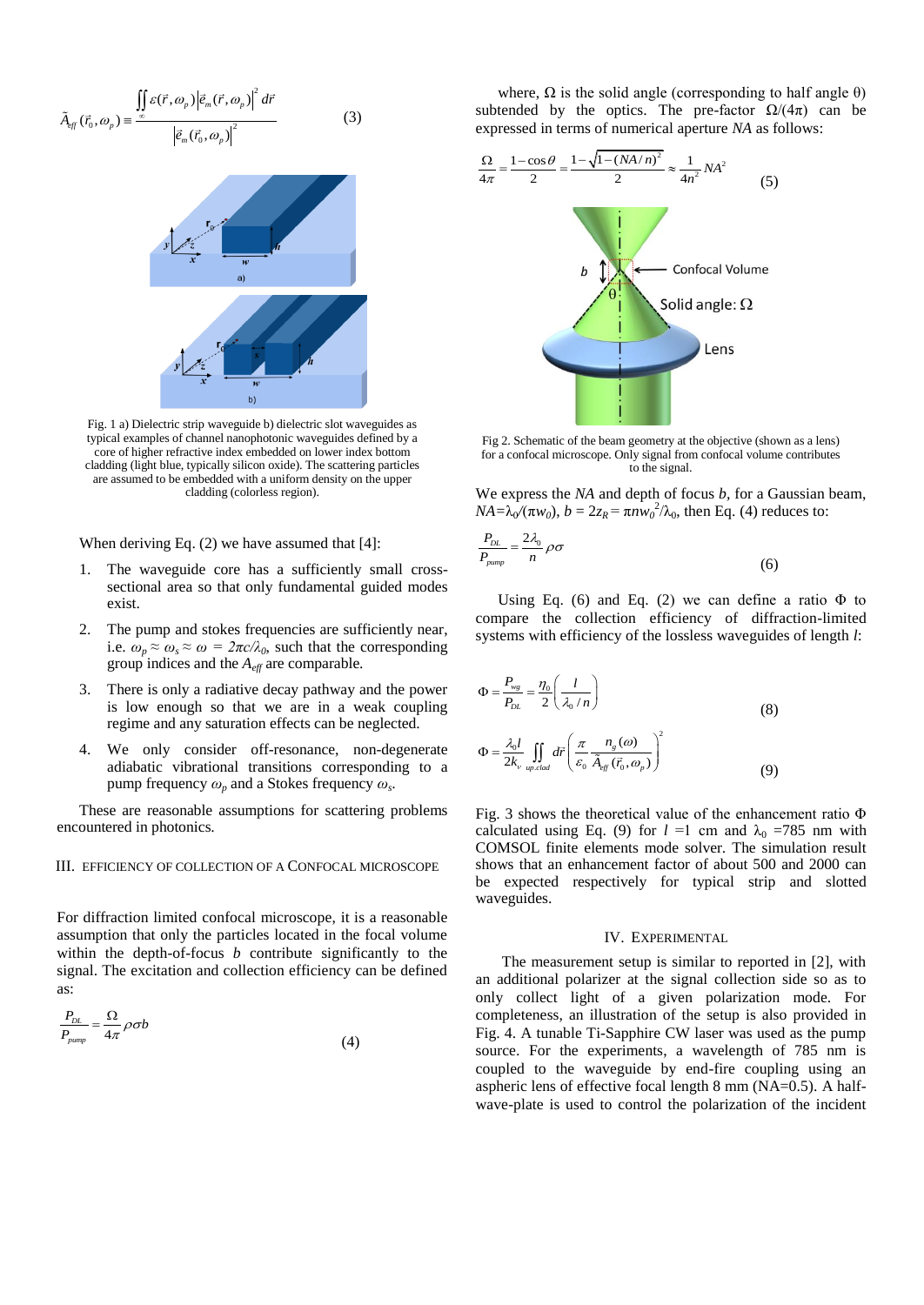beam. The Raman signal (Stokes) collected by the waveguide that is co-propagating with the pump is then collimated via an achromatic objective (50x, NA=0.9) towards an edge filter, with the edge wavelength at 790 nm to block pump light going into the spectrometer. The Raman signal is then focused to a single-mode optical fibre (cutoff  $=770$  nm) using a parabolic mirror of 15 mm effective focal length (NA=0.2) and



Fig 3. Theoretical values for the enhancement factor Φ compared to the confocal microscope as a function of waveguide width for 1 cm strip and slot silicon nitride waveguides and  $\lambda_0 = 785$  nm. The values are calculated using Eq. 9 using COMSOL fine elements mode solver.

measured using a commercial spectrometer (AvaSpec-ULS2048XL). Because of the edge filter, the pump transmission is optimized and measured at 800 nm wavelength at the position of the spectrometer. The pump transmission at 800 nm is verified to be practically the same as for the pump wavelength 785 nm without the filter. The input laser power is set at 40 mW, with an estimated  $8\pm1$  dB coupling loss per chip-facet. For experiments, strip waveguides of width  $w =$ 550 nm and  $w = 700$  nm are studied. Similarly, slot waveguides with slot width *s* =150 nm, and total waveguide width  $w = 700$  and  $w = 800$  are studied experimentally. The waveguides are wound as spirals (typical size: 800 μm x 500 μm) with bend radius 50 μm and 150 μm for strip waveguides and slot waveguides respectively so that the bend losses are negligible.

Pure Isopropyl Alcohol (IPA) droplets  $(\rho = 7.87 \times 10^{21}$ molecules/ $\text{cm}^3$ ) are applied on top of the waveguides as analyte to compare the Raman signal strength from waveguide and from the confocal microscope. We ensure that IPA covers the entire waveguide region of interest by visually monitoring the chip with a camera from top. The Raman spectra are extracted by fitting the background with truncated polynomials as explained in [2]. Fig. 5 shows a typical Raman spectra of IPA obtained using the procedure just described. We can clearly distinguish all the relevant peaks of IPA. The IPA peak corresponding to the C-C-O vibration at 819 cm-1 wavenumber (839 nm, for 785 nm pump) is used as reference to compare the confocal system with the waveguide system. The total analog to digital converter (ADC) counts is converted to the corresponding power in units of watts by dividing the ADC counts with the corresponding integration time (typically 1-5 seconds) and the measured sensitivity

 $(19x10^6$  counts/ms/ $\mu$ W) of the spectrometer near the wavelength corresponding to the IPA peak. We take  $\sigma$  =  $7.9 \times 10^{-31}$  cm<sup>2</sup>/sr<sup>-1</sup> for the 819 cm<sup>-1</sup> line which is calculated using the value measured in [5] (measured using 488 nm Argon laser) and using the  $1/\lambda_0^4$  dependence of the crosssection [1].



Fig 4. Schematic of the experimental setup to measure the Raman signal using photonic waveguides. **H**: half-wave plate, **BF**: Band-pass filter, **AL**: Aspheric lens. **O**: Objective, **P**: polarizer, **EF**: Long pass edge filter, **PM**: parabolic mirror, **SMF**: single-mode fiber. The chip and *AL* are kept on a piezo-stage for precise in-coupling and out-coupling of light. Other symbols are explained in the text.



Fig. 5. A typical spectrum of IPA measured evanescently after background correction.

As discussed in [2], to measure the conversion efficiency *η<sup>0</sup>* for several waveguidesit is convenient to define a quantity *ζ* (*L*) which is related to the quantities that can be measured directly:

$$
\zeta(L) = \frac{P_{col}(L)}{P_{tr}} = \frac{1}{2} \rho \sigma \eta_0 \left[ \frac{e^{\Delta \alpha L} - 1}{\Delta \alpha} \right]
$$
(10)

where,  $P_{tx}$  is the transmitted pump power as measured by the power meter and *Pcol* is the scattered power collected by the waveguide that is measured at the spectrometer shown in Fig. 4. On the right hand side, we have added a factor of  $\frac{1}{2}$  to account for the fact that we measure only the forward propagating signal.  $Δα = α(ω<sub>p</sub>) - α(ω<sub>s</sub>)$  is the difference between the waveguide losses  $\alpha(\omega_p)$ ,  $\alpha(\omega_s)$  for pump and stokes frequencies respectively. The term in brackets evolves to *L* when  $\Delta \alpha \rightarrow 0$ , as can be seen by expanding the exponent. The contribution due to the quantity  $\Delta \alpha$  is generally small for small stokes shifts and shorter waveguide lengths.

The value of  $\eta_0$  obtained for several widths for silicon nitride waveguide follows the trend predicted by Eq. (2) and agrees with the theoretical value [4]. This validates our theoretical